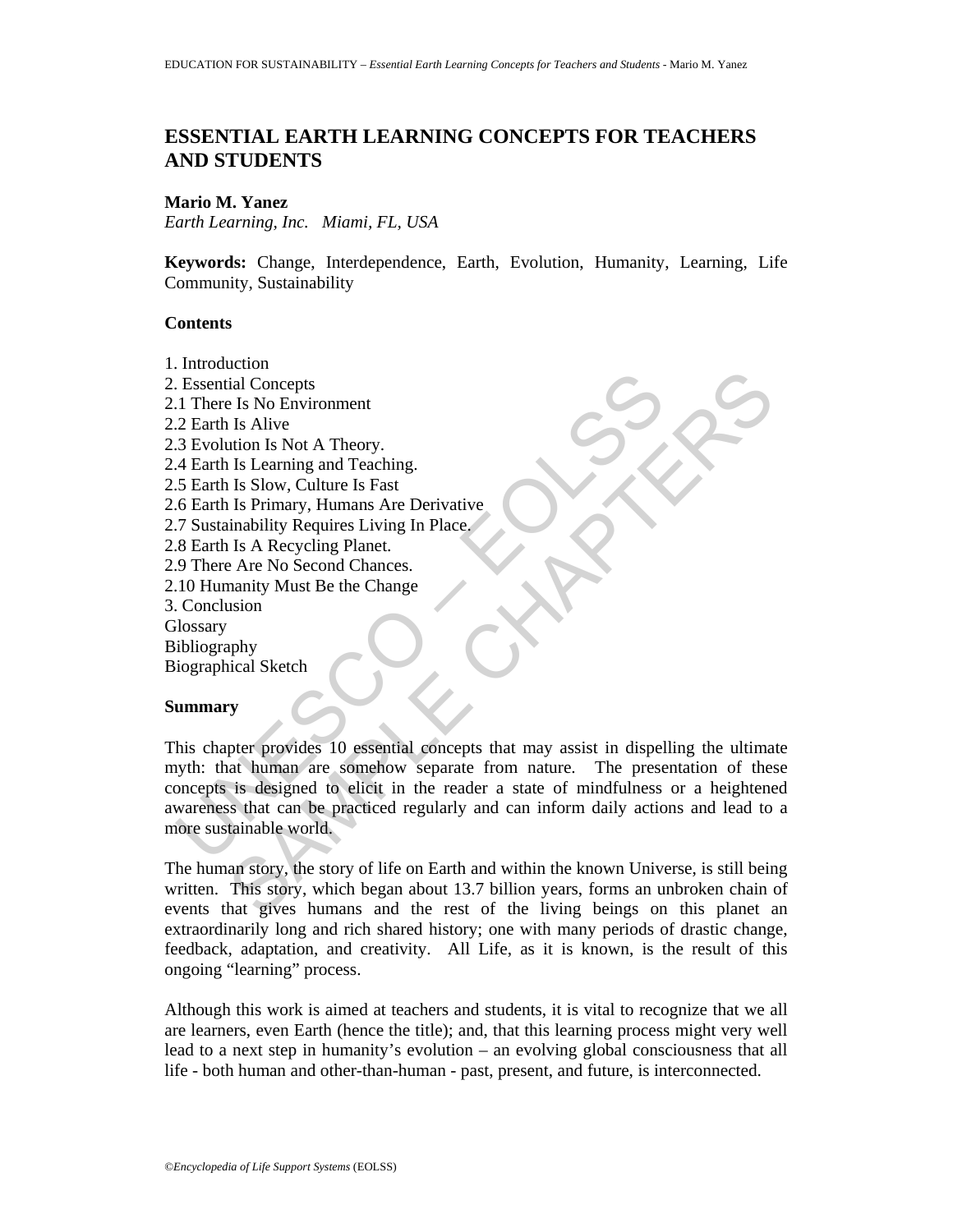*It is not enough to teach a man a specialty. Through it he may become a kind of useful machine but not a harmoniously developed personality. It is essential that the student acquire an understanding of and a lively feeling for values.* 

--- Einstein

# **1. Introduction**

Covids to those who question the verse s amiminate mutan notation<br>conomic progress and understand the finite limits of Earth. Mowever, continues to perpetuate this concept of linear progress. The genvironmental education The conservation in everst summinated mean forcours of the expansion of social and notical consideration in shoen equisorial experimental education has been a good first step to arouse awareness about the summeral educati *If a fundamental change does not occur, future human generations will inherit an Earth with a diminished capacity to support life*. Such an opening statement is a reasonable conclusion based on the present lack of concern about "sustainability," and is a logical result of a "business as usual" attitude that perpetuates social and educational values which encourage hyper-consumption. The problem and contradiction in this scenario are obvious to those who question the West's uninhibited linear notion of social and economic progress and understand the finite limits of Earth. Modern education, however, continues to perpetuate this concept of linear progress. The growing presence of environmental education has been a good first step to arouse awareness about the protections necessary to ensure the long-term existence of Earth's life support systems. However, environmental education courses are often marginalized by discipline and ideology in today's world, and many students never come in contact with the ideas in these courses. In order to achieve sustainability, ecological concern must become allpervasive in the education of current and future generations. They must learn how to prosper and thrive along *with* Earth, not *in spite of* her.

The challenge is to achieve and create an educational process that will enable current and future generations to reinvent their future, achieve true ecological sustainability, and thrive in the face of seemingly insurmountable challenges that they will surely confront. It is unfortunate that in the current period of specialization, students and people in general learn more about less (i.e. specialization that leads to reductionism). There is a need for a more broadly spread awareness (learning less about more!) in order to make sense of the whole world and to assure that sound, collective decisions that face humanity will be made in a sustainable manner.

Earth Learning implies that, in a very real sense, Earth itself is engaged in a learning (read adaptive) process, evolving and changing for over 4.5 billion years; *a continual albeit slow teasing out of what does and does not work*. It is trial, error and learning on a grand scale. This moment in time is challenging humans to be mindfully present in this Earth/Life process. Therefore, Earth Learning also means that humanity must reengage in a co-evolutionary relationship with Earth in order to discover *how* to live on this planet (and within our local ecosystems) in harmony with each other and with the rest of the biosphere. To achieve this reconsideration of the human relationship with Earth and her community of Life (the subject of this chapter) it is necessary for people to begin to access the greater understanding accumulated from this continual and emerging learning process.

# **2. Essential Concepts**

Below, the most important and vital concepts for Earth learning are considered. These concepts are derived from the author's experiences and from the various sources referenced in this chapter that collectively support an emerging movement of social re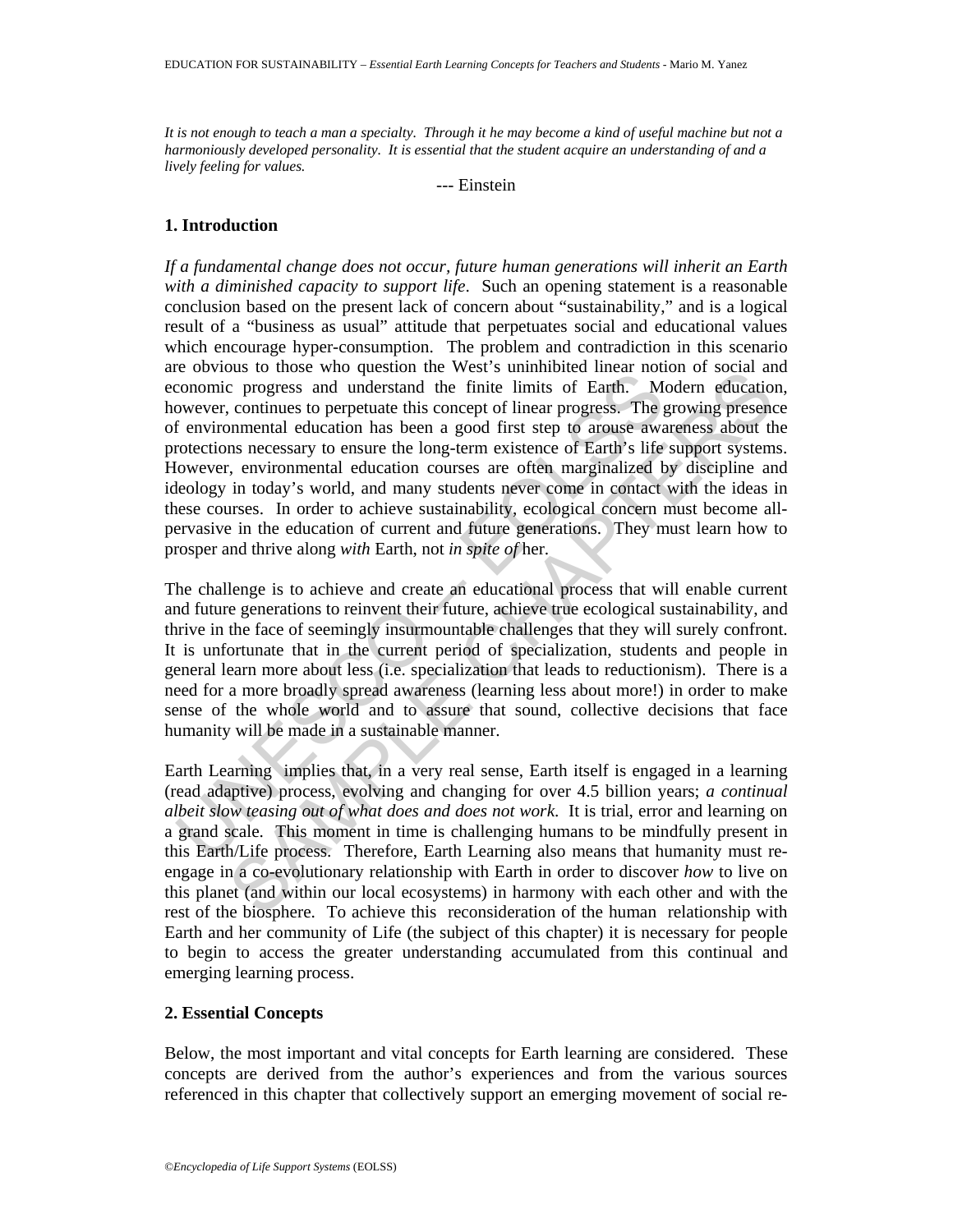education to achieve present and future ecological sustainability. It is sincerely hoped that these concepts find their way into every possible classroom, religious school, scouting group, environmental center, museum program, appropriate workshop and conference. Such an educational effort that results in an awareness and formation of a benign global Earth ethic may very well be the most important step in human evolution.

## **2.1 There Is No Environment**

To most people the word "environment" implies some object somewhere else. Yet, there is no environment separate from humanity. What is done to Earth is done to fellow humans and to the community of life that is Earth. For example, take molecules of air. Not only do humans share them with most other life forms on this planet, but they have shared them with many of the life forms in the past, including such figures as Jesus, Mohammed and Buddha. More importantly, they will share them with all those in the future. Indeed, respiration is impossible for humanity without the collaboration of a host of microbes within the body that work in partnership to transform air and food into the energy that sustains life.

ley have shared them with many of the life forms in the past, includinty<br>sus, Mohammed and Buddha. More importantly, they will share the future. Indeed, respiration is impossible for humanity without<br>the future. Indeed, re e shared them with many of the life forms in the past, including such figures a<br>ohammed and Buddha. More importantly, they will share them with all those<br>ture. Indeed, respiration is impossible for humanity without the col The interconnectedness and interdependence of Earth's life web, a concept most eloquently explained by so many past and contemporary thinkers, depends on a complex diversity of species to function as a healthy community. As indicated above, the human body itself is a complex ecosystem. Many of its functions, such as breathing and digesting, are assisted and performed by organisms that humans simply could not live without. Human outer skin often acts less like a barrier and more like a sponge. Many historical and contemporary scientific studies demonstrate that the mind reaches far outside the brain; simple scientific experiments (i.e. dogs who know human companions are coming, while they are still many miles apart or people who receive phone calls from a loved one and sense who it is even before they answer) have been performed to demonstrate this. In a similar way, a tree is not separate from the soil that feeds its roots, the water that flows everywhere inside and out, and the air it breathes. In living systems boundaries exist for purposes of identity, not separation. As John Dewey so succinctly pointed out so many years ago, a living organism does not live in an environment, but by means of and as Fritjof Capra might add, in connection and harmony with that environment. Such thoughts are currently echoed in the literature dealing with holistic and ecological interpretations of the world and education. (See Topic section 6.61.4 in this Theme) Are the sun and light two separate entities, or are they one? The same question can be raised about mind and body. They are certainly not the same, but are they separate entities or are they one? Reductionist science and Western ways of thinking fail to clarify. Modern scientists classify and categorize, dissect and analyze, and produce more and more information. But more information (a product) can also serve to flood and dilute the understanding of the whole. Fortunately, hermeneutics and systems thinking (both processes) counter these limitations in the achievement of greater understanding.

# **2.2 Earth Is Alive**

For centuries humans have believed that Earth was an object, a rock floating in space, with living beings on its surface. Now, many believe that Earth is a living, breathing,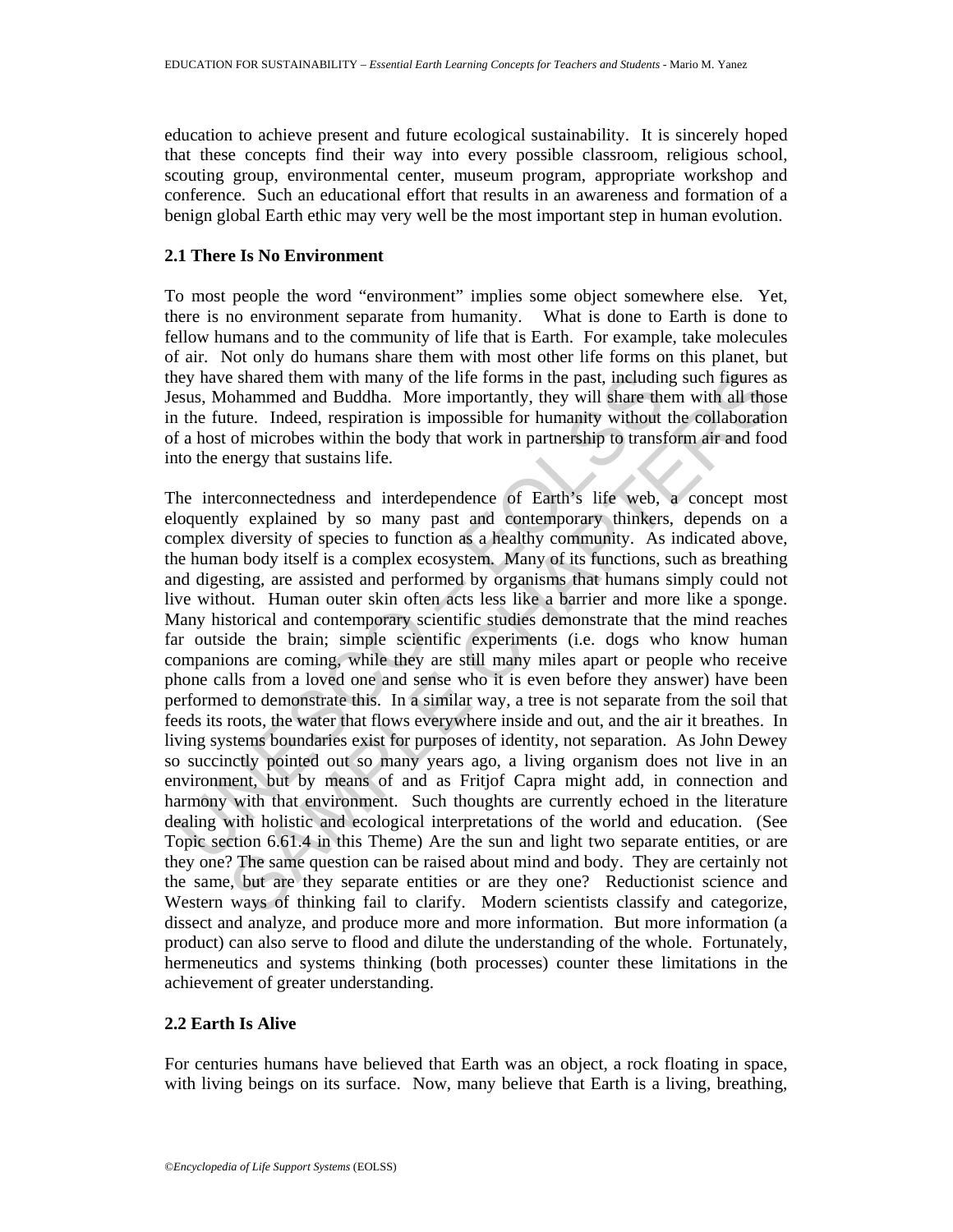self-sustaining and self-educating organism. James Lovelock's Gaia theory suggests that all of the cumulative activity in Earth's biosphere - every cycle (water, rock, carbon, etc.) and life process sustain the planet's atmosphere and regulate its temperatures to keep it just right for life to continue much as the human body does. This appears certain because although the sun has gotten progressively hotter over time, the Earth has maintained a fairly even range of temperatures. It has been discovered that Earth's microbes and indeed all the rest of the solar powered organisms that breathe and photosynthesize, live and die to keep the atmosphere (Earth's thermostat) regulated within a given range.

cosystem to be resilient enough to withstand natural disturbances, mu<br>takes a strong immune system to protect humans from disease.<br>Niversity mean that Earth is not putting all it eggs in one basket. However<br>ity threat huma According to current science, Earth is 4.5 billion years old. It is still changing and evolving with greater complexity and diversity in its life forms. It takes a diverse ecosystem to be resilient enough to withstand natural disturbances, much the same way it takes a strong immune system to protect humans from disease. Complexity and diversity mean that Earth is not putting all it eggs in one basket. However, many assert that human impact on the natural world and the resulting loss of biological diversity are drastically diminishing Earth's capacity to sustain life. The global extinctions Earth currently faces, the main causes of which are anthropogenic (global habitat destruction, global toxic contamination, and global warming), means that unique life forms are being permanently lost at higher rates than during any of the previous five mass extinctions that have occurred on this planet. This sixth extinction, which would be reduced and eliminated in the sustainable future envisioned in this and other chapters in this EOLSS Theme, threatens the life-sustaining capacity of Earth.

# **2.3 Evolution Is Not A Theory**.

m to be resilient enough to withstand natural disturbances, much the same was raron in throusses. Complexity an mean that Earth is not pluting all it eggs in one basket. However, many asses are many mated on the natural wo The Universe began at a given point some 13.7 billion years ago or so. How it began is unknown. However, it is known that the Universe has been expanding and increasing in complexity ever since. Earth continues to evolve within the context of this expanding Universe. Life has evolved here as an integral part of the planet. It has created itself from itself; beginning with simple, single-celled organisms and maturing into an evolutionary explosion of beautifully complex and diverse multi-cellular creatures. Humanity shares an inherent and inherited genetic memory, passed down from these first life forms; humans share 99% of their DNA with other primates. The elements - hydrogen, helium, oxygen, carbon—a one time creation of the Universe, are the living materials on which all life is based. Yet, some humans feel threatened by this concept of evolution, and they fear the spreading of its acceptance for various reasons. They fail to notice two crucial things. The first is that the evolution of life is quite the miracle, with any one of a billion things that could have gone wrong along the way.

Every great extinction phase over the last 4.5 billion years of Earth history has been a portal where only a reduced percentage of the species then in existence passed through. And yet in the present there is a plethora of magnificent creatures on the Earth. The second crucial issue is that evolution presents a far more powerful, deliberate, and aweinspiring set of events than any one-time, instant creation. In deed, the process of the Universe's unfolding over 13.7 billion years, as seen from the current viewpoint, provides humanity (and the entire life community!) with a fascinating shared history.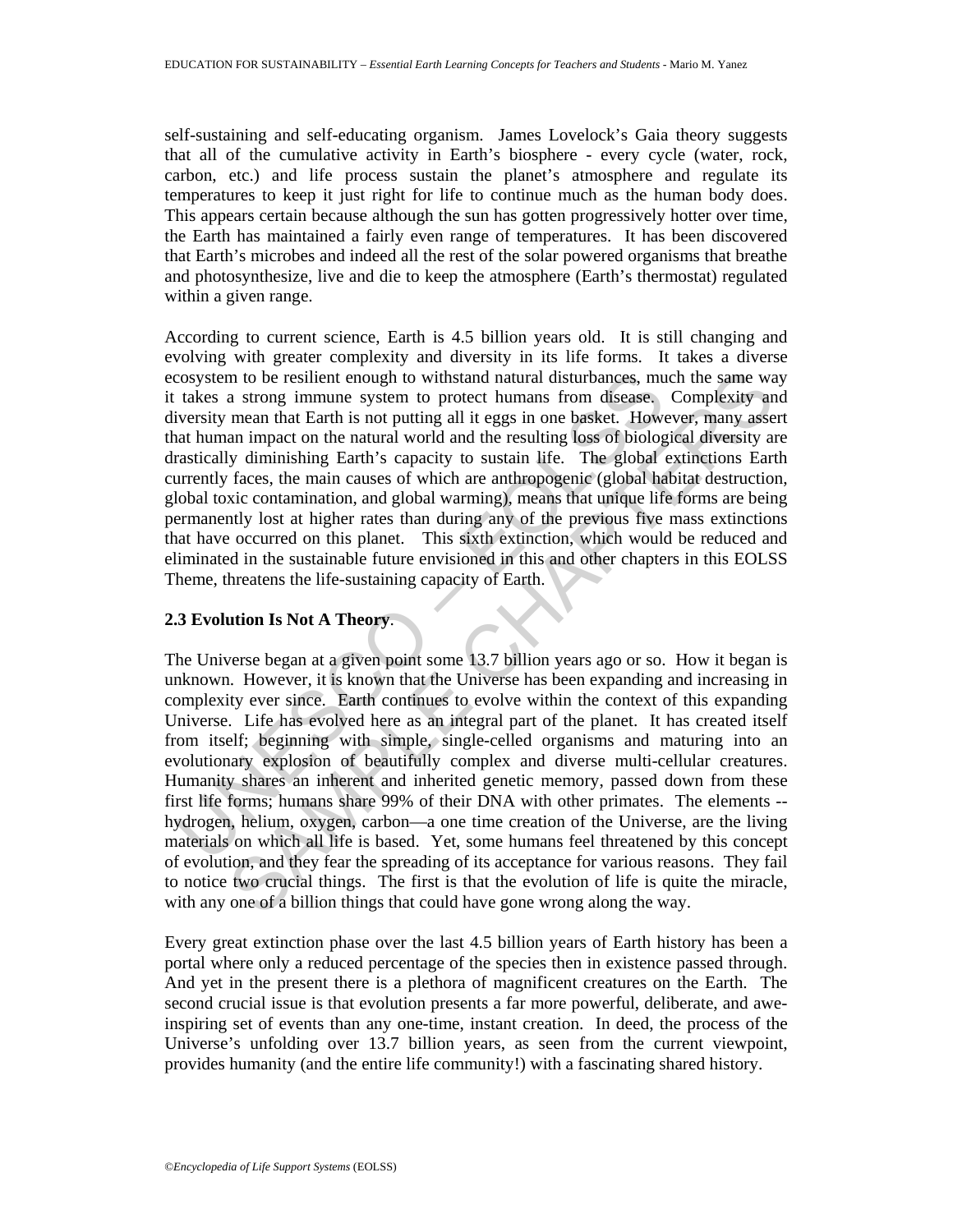heir Role In Creating And Maintaining Ecological Sustainability in the to re-inhabit (re-conceptualize our relationship to) local ecosyste<br>rejecting evolution, many humans are basically saying that they<br>care arth. They, in Ich In Creating And Maintaining Ecological Sustainability in this Theme) It<br>
c-inhabit (re-conceptualize our relationship to) local ecosystems. By ignoring<br>
img evolution, many humans are basically saying that they do not Teaching evolution as an integral part of Earth Literacy (See Chapter Earth Ethics, Earth Literacy, And The Community College in this Theme) is a vital way of communicating that humanity is inextricably connected to Earth. Early humans lived by this knowledge. In a sense, they were enchanted by Earth and lived as an integral part of it. The recent, current norm of living, at least from the Westernized/industrial perspective, traditionally treats Earth as an infinite resource for the sole benefit of humanity and considers humans separate from nature. This development has allowed humanity to step outside of local ecosystems to affect the planet globally as one super organism, a geophysical force. Many chapters in this Theme elaborate on this force in relation to humanity's growing ecological footprint on Earth. (See for example, Chapters Knowledge Of The Future And The Role Of Institutions In Creating Ecological Sustainability and Indigenous And Neotraditional Knowledge Systems And Their Role In Creating And Maintaining Ecological Sustainability in this Theme) It is time to re-inhabit (re-conceptualize our relationship to) local ecosystems. By ignoring or rejecting evolution, many humans are basically saying that they do not belong on Earth. They, in effect, have rejected their rich and vibrant inheritance and their rightful place in the community of life.

# TO ACCESS ALL THE **12 PAGES** OF THIS CHAPTER, Visit: http://www.eolss.net/Eolss-sampleAllChapter.aspx

## **Bibliography**

- - -

#### *The New Story*

Swimme, Brian and Thomas Berry (1994). *The Universe Story: From the Primordial Flaring Forth to the Ecozoic Era-A Celebration of the Unfolding of the Cosmos*. San Francisco: Harper. [The original and most complete telling of the New Story from a spiritual and scientific perspective that assigns a new reality to humans with respect to their relationship with Earth; to the end of the present Cenozoic Era, 65 million years of extraordinarily creative evolutionary process; and to the Earth as a one-time endowment that as such is subject to irreversible damage to her life support systems.]

## *Gaia: The Living, Interconnected Earth*

Capra, Fritjof (1996). *The Web of Life*. New York: Anchor Books. [A well developed, scientificallybased claim arguing for the interdependence of life on Earth and for the interconnectedness and interdependence of Earth's life web of which humans are just a strand. According to the author, living systems boundaries exist for purposes of identity, not separation and nature should be used as a model for sustainability and/or sustainable communities.]

Sussman, Art (2000). *Dr. Art's Guide to Planet Earth*: *for earthlings ages 12 to 120.* White River Junction VT: Chelsea Green Publishing Company. [An extremely accessible and brilliantly-illustrated explanation of how our planet works and what happens when its balance is disturbed. All of the cumulative activity in Earth's biosphere - every cycle (water, rock, carbon, etc.) and life process sustain the atmosphere and regulate temperatures on this planet to keep it just right for life. The author clearly points out that the Earth is a recycling planet, powered by the energy of the sun that supports a complex and interconnected life web.]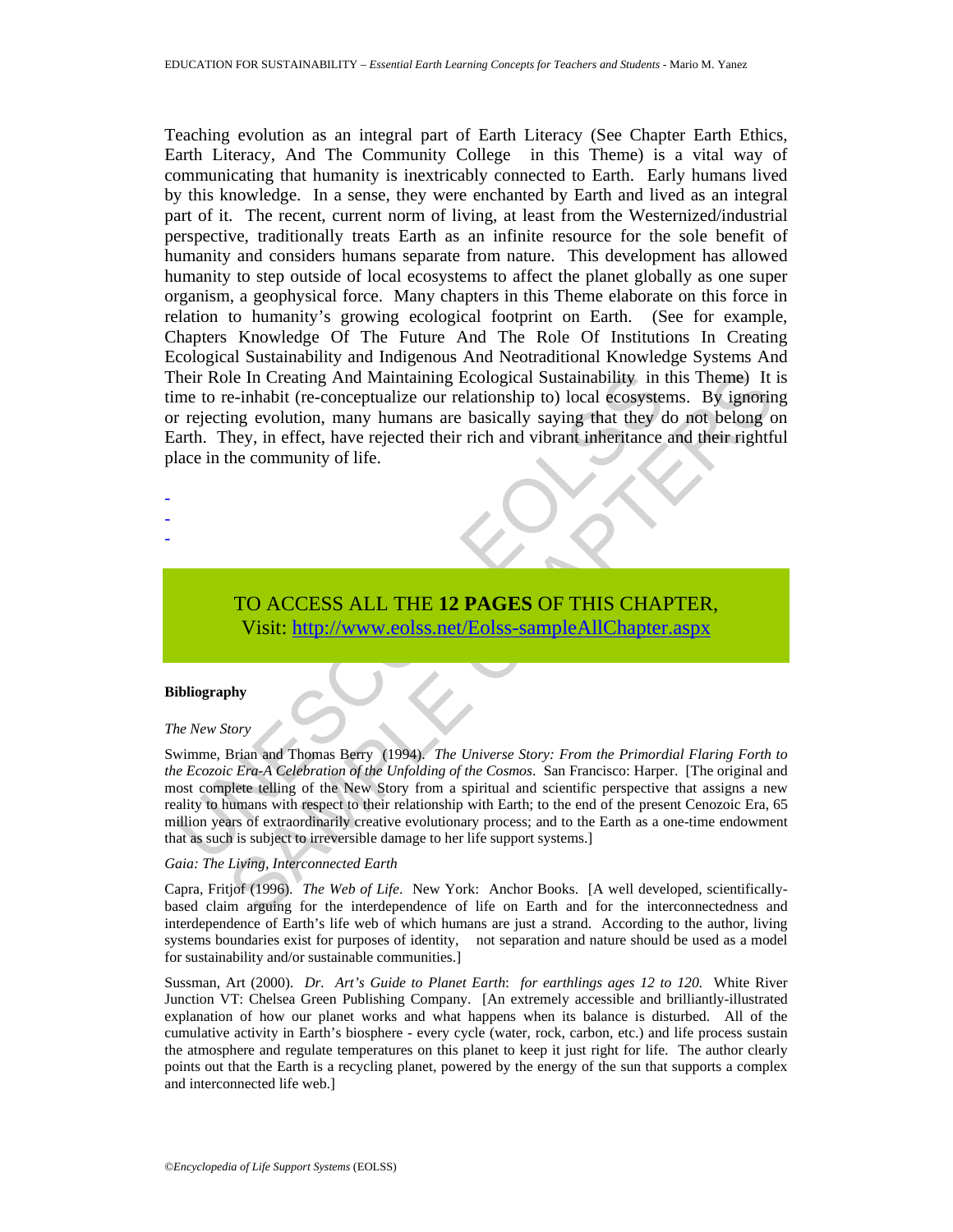Lovelock, James E**.** (2000). *Gaia: A new Look at Life on Earth*. Oxford: Oxford University Press. [This book presents ecological evidence that considers the Earth an organism with the ability to regulate its own functions and processes in a self-adaptive manner. For the author, Earth is a living, breathing, self-sustaining organism.]

### *Perspectives on Evolution and the Human Condition*

Eldredge, Niles (1995). *Dominion*. New York: H. Holt & Co. [This book presents a lucid explanation of the early period of humanity that recreates the transition to a human species that transcends its local ecosystem by changing it rather than adapting to it. Humanity has been able to step outside of local ecosystems to affect the planet globally as one super organism, a geophysical force.]

Margulis, Lynn. (1986). *Microcosmos: Four billion years of evolution from our microbial ancestors*. New York: Summit Books. [This study traces human interdependence with the biosphere, giving readers a new perception of Life's evolutionary process and a glimpse at the possibilities for life still ahead.]

### *The Case for Sustainability*

the Case for Sustainability<br>ees, William E., Mathis Wackernagel, and Phil Testemale. (1995). *Our Ecological*<br>man impact on the earth. Gabriola Island, B.C.: New Society Publishers. [This<br>dodel for measuring human impact o for Sustainability<br>tiam E., Mathis Wackernagel, and Phil Testemale. (1995). *Our Ecological Footprini: reducinal*<br>and E., and earth. Gabriola Island, B.C.: New Society Publishers. This book creates are<br>measuring human imp Rees, William E., Mathis Wackernagel, and Phil Testemale. (1995). *Our Ecological Footprint: reducing human impact on the earth.* Gabriola Island, B.C.: New Society Publishers. [This book creates a new model for measuring human impact on Earth with its finite living resources by combining consumption and population tied to available land and sea area.]

Suzuki, David T. (1998). *The Sacred Balance: rediscovering our place in nature*. Amherst, N.Y.: Prometheus Books. [This book is an eloquent illustration of the concept that there is no environment separate from the human form. It is a spiritual call to ecological sustainability from a renowned scientist.]

*Evolving Consciousness and the Emerging Worldview* 

Berry, Thomas (1990). *The Dream of the Earth*. San Francisco: Sierra Club Books.

Berry, Thomas (1999) *The Great Work: Our Way Into The Future.* New York: Bell Tower. [Berry is considered on of the fore-most thinkers of our time. These two works outline an immense yet precise vision of the task ahead for humanity, if we are to create an ecologically-sustainable future.]

*Compassion, Truth, Non-violence, and Personal Responsibility* 

Einstein, Albert. (1994). I*deas & Opinions*. New York: Modern Library.

Einstein, Albert. (1993). *The World as I See It*. New York: Citadel Press. [A great scientist, thinker, philosopher, and humanitarian expresses his thoughts on a full range of topics that are still critically salient to humanity's predicaments today.]

Gandhi, Mahatma K. (1983). *Autobiography: The Story of My Experiments with Truth*. Mineola, N.Y.: Dover Publications [The life of Gandhi depicted herein serves to teach the applications compassion, nonviolence, and truth-seeking through example.]

## *Transforming Education*

Orr, David (1994). *Earth in Mind: on earth, environment and the human prospect.* Washington, D.C.: Island Press.

Orr, David (1992). *Ecological Literacy: education and the transition to a postmodern world.* State University Press of New York. [Orr exposes an educational system subservient to a dominant economic system and outlines a credible educational model for long-term, ecological sustainability.]

Sterling, Stephen (2001). *Sustainable Education: re-visioning learning and change*. Totnes: Green Books for the Schumacher Society. [This author argues that an ecological, sustainable education must catalyze a shift toward a culture that both realizes human potential and can ultimately transform the learning experience. He asserts that a system (or society) that undermines its own subsystems or the larger system, of which it is a part, is unsustainable.]

*Bioregions / Living in Place*